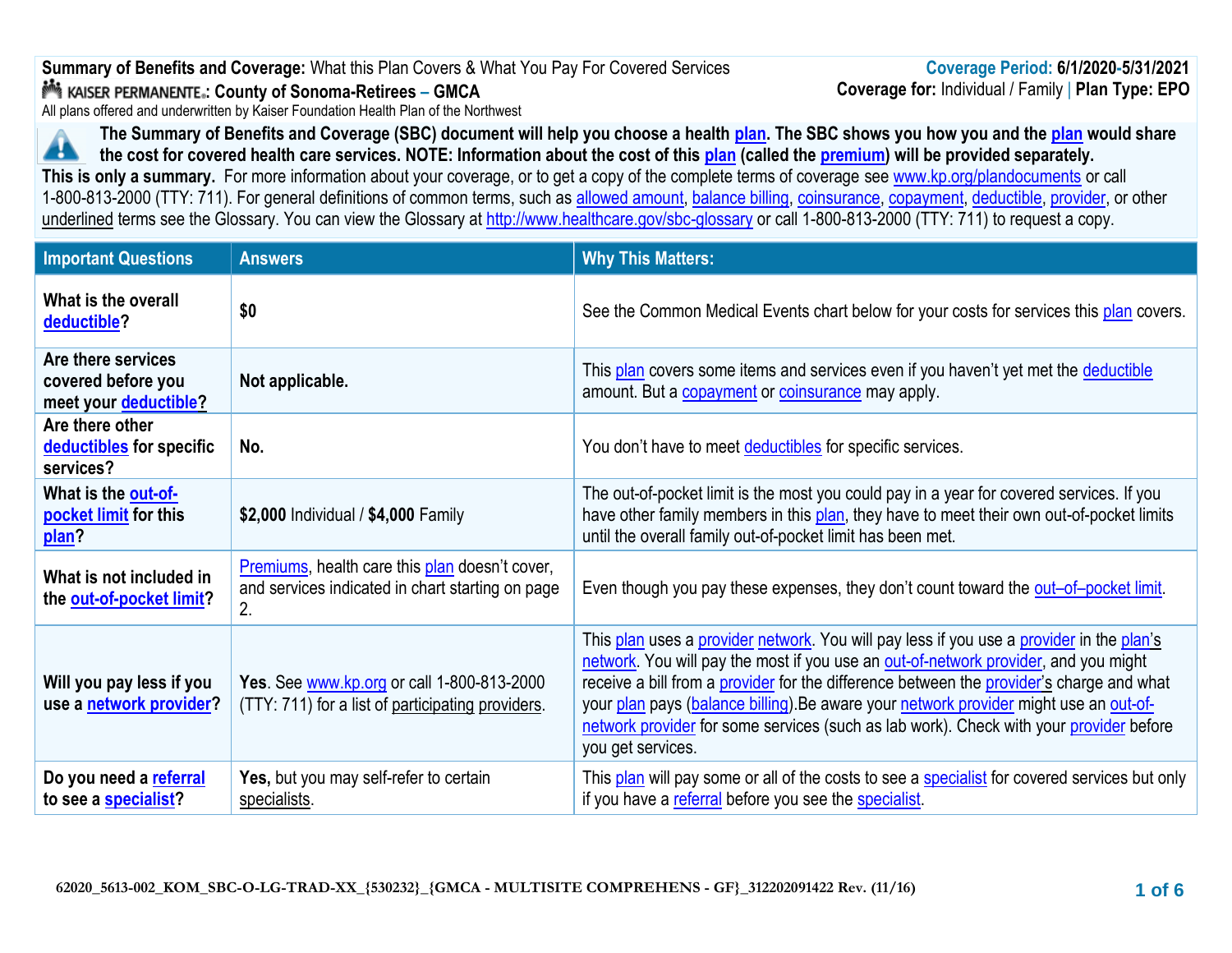| All <b>copayment</b> and <b>coinsurance</b> costs shown in this chart are after your <b>deductible</b> has been met, if a <b>deductible</b> applies.<br><b>A</b>        |                                                     |                                                                            |                                                                                          |                                                                                                                                                                           |
|-------------------------------------------------------------------------------------------------------------------------------------------------------------------------|-----------------------------------------------------|----------------------------------------------------------------------------|------------------------------------------------------------------------------------------|---------------------------------------------------------------------------------------------------------------------------------------------------------------------------|
| <b>Common</b><br><b>Medical Event</b>                                                                                                                                   | <b>Services You May Need</b>                        | <b>Select Provider</b><br>(You will pay the least)                         | <b>What You Will Pay</b><br><b>Non-Participating Provider</b><br>(You will pay the most) | <b>Limitations, Exceptions, &amp; Other Important</b><br><b>Information</b>                                                                                               |
|                                                                                                                                                                         | Primary care visit to treat<br>an injury or illness | \$10 / visit                                                               | Not covered                                                                              | None                                                                                                                                                                      |
| If you visit a health                                                                                                                                                   | <b>Specialist visit</b>                             | $$10 /$ visit                                                              | Not covered                                                                              | None                                                                                                                                                                      |
| care provider's<br>office or clinic                                                                                                                                     | Preventive care/screening/<br>immunization          | \$10 / visit                                                               | Not covered                                                                              | You may have to pay for services that aren't<br>preventive. Ask your provider if the services<br>needed are preventive. Then check what your<br>plan will pay for.        |
|                                                                                                                                                                         | Diagnostic test (x-ray,<br>blood work)              | X-ray: No charge<br>Lab tests: No charge                                   | Not covered                                                                              | None                                                                                                                                                                      |
| If you have a test                                                                                                                                                      | Imaging (CT/PET scans,<br>MRI <sub>s</sub> )        | No charge                                                                  | Not covered                                                                              | Some services may require prior<br>authorization.                                                                                                                         |
| If you need drugs<br>to treat your illness<br>or condition<br>More information<br>about <b>prescription</b><br>drug coverage is<br>available at<br>www.kp.org/formulary | Generic drugs                                       | \$10 retail; \$20 mail order /<br>prescription                             | Not covered                                                                              | Up to a 30-day supply (retail); 90-day supply<br>(mail order). Subject to <b>formulary</b> guidelines.<br>Does not apply to the out-of-pocket limit.                      |
|                                                                                                                                                                         | Preferred brand drugs                               | \$20 retail; \$40 mail order /<br>prescription                             | Not covered                                                                              | Up to a 30-day supply (retail); 90-day supply<br>(mail order). Subject to <b>formulary</b> guidelines.<br>Does not apply to the out-of-pocket limit.                      |
|                                                                                                                                                                         | Non-preferred brand drugs                           | Applicable Generic or Preferred<br>brand drug cost shares.                 | Not covered                                                                              | Up to a 30-day supply (retail); 90-day supply<br>(mail order). Does not apply to the out-of-<br>pocket limit. Covered only when you meet<br>formulary exception criteria. |
|                                                                                                                                                                         | <b>Specialty drugs</b>                              | Applicable Generic, Preferred,<br>Non-Preferred brand drug cost<br>shares. | Not covered                                                                              | Up to a 30 day supply (retail). Subject to<br>formulary guidelines, when approved through<br>exception process.                                                           |
| If you have                                                                                                                                                             | Facility fee (e.g., ambulatory<br>surgery center)   | \$50 / visit                                                               | Not covered                                                                              | Prior authorization required.                                                                                                                                             |
| outpatient surgery                                                                                                                                                      | Physician/surgeon fees                              | Included in facilities fee                                                 | Not covered                                                                              | Prior authorization required.                                                                                                                                             |
| If you need<br>immediate medical                                                                                                                                        | <b>Emergency room care</b>                          | \$100 / visit                                                              | \$100 / visit                                                                            | Copayment waived if admitted directly to the<br>hospital as an inpatient.                                                                                                 |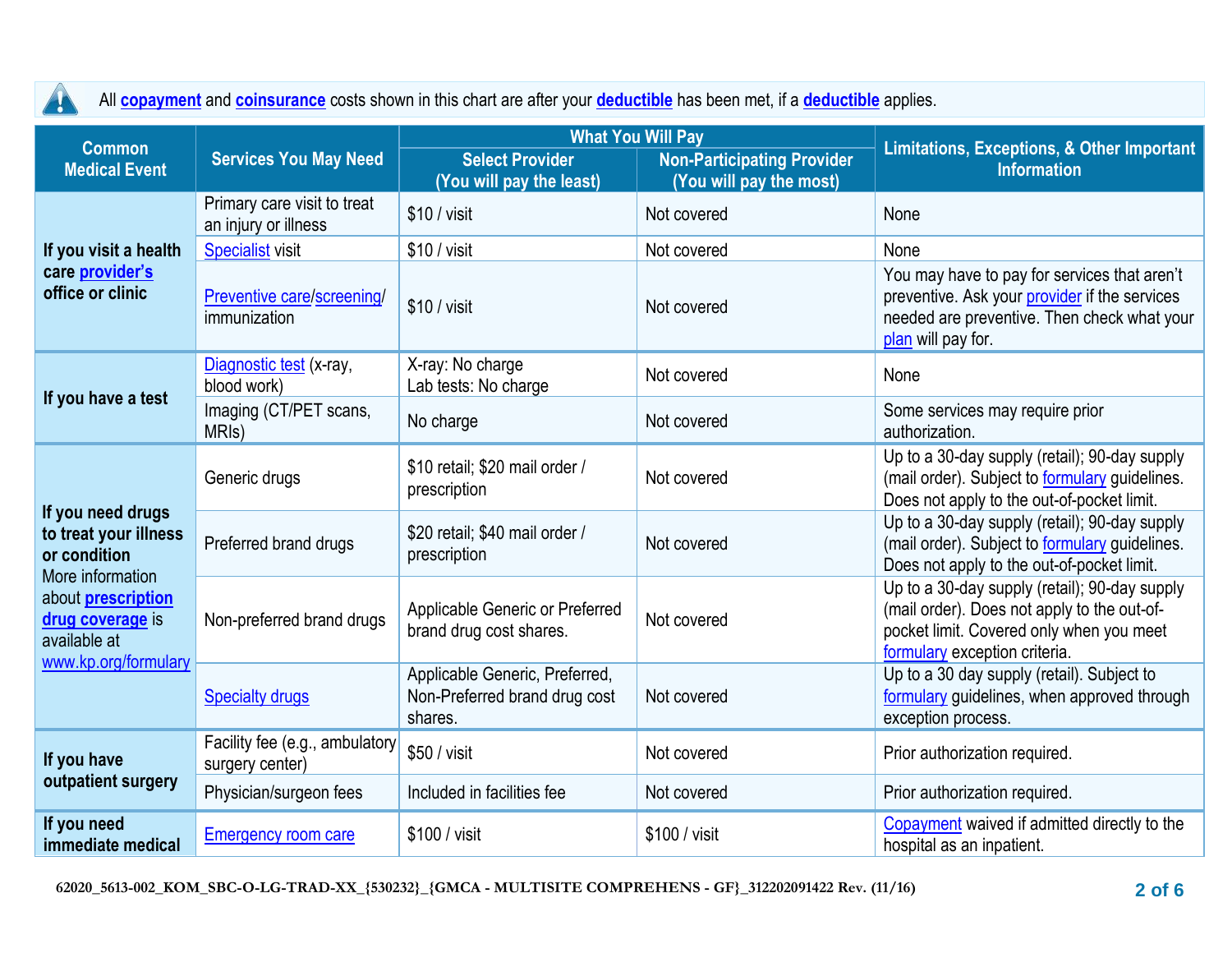|                                                                         |                                              | <b>What You Will Pay</b>                                 |                                   |                                                                                                                                                                      |  |
|-------------------------------------------------------------------------|----------------------------------------------|----------------------------------------------------------|-----------------------------------|----------------------------------------------------------------------------------------------------------------------------------------------------------------------|--|
| <b>Common</b><br><b>Medical Event</b>                                   | <b>Services You May Need</b>                 | <b>Select Provider</b>                                   | <b>Non-Participating Provider</b> | <b>Limitations, Exceptions, &amp; Other Important</b><br><b>Information</b>                                                                                          |  |
|                                                                         |                                              | (You will pay the least)                                 | (You will pay the most)           |                                                                                                                                                                      |  |
| attention                                                               | <b>Emergency medical</b><br>transportation   | \$100 / trip                                             | \$100 / trip                      | None                                                                                                                                                                 |  |
|                                                                         | <b>Urgent care</b>                           | $$10 /$ visit                                            | $$10 /$ visit                     | Non-participating providers covered when<br>temporarily outside the service area.                                                                                    |  |
| If you have a                                                           | Facility fee (e.g., hospital<br>room)        | \$100 / admission                                        | Not covered                       | Prior authorization required.                                                                                                                                        |  |
| hospital stay                                                           | Physician/surgeon fees                       | Included in facilities fee                               | Not covered                       | Prior authorization required.                                                                                                                                        |  |
| If you need mental<br>health, behavioral                                | <b>Outpatient services</b>                   | $$10 /$ visit                                            | Not covered                       | None                                                                                                                                                                 |  |
| health, or substance<br>abuse services                                  | Inpatient services                           | \$100 / admission                                        | Not covered                       | Prior authorization required.                                                                                                                                        |  |
| If you are pregnant                                                     | Office visits                                | No charge                                                | Not covered                       | Cost sharing does not apply for <b>preventive</b><br>services. Maternity care may include tests<br>and services described elsewhere in the SBC<br>(i.e. ultrasound.) |  |
|                                                                         | Childbirth/delivery<br>professional services | Included in facilities fee                               | Not covered                       | None                                                                                                                                                                 |  |
|                                                                         | Childbirth/delivery facility<br>services     | \$100 / admission                                        | Not covered                       | None                                                                                                                                                                 |  |
|                                                                         | Home health care                             | No charge                                                | Not covered                       | 130 day limit / year. Prior authorization<br>required.                                                                                                               |  |
| If you need help<br>recovering or have<br>other special health<br>needs | <b>Rehabilitation services</b>               | Outpatient: \$10 / visit<br>Inpatient: \$100 / admission | Not covered                       | Outpatient: 20 visit limit / year. Prior<br>authorization required.<br>Inpatient: Prior authorization required.                                                      |  |
|                                                                         | <b>Habilitation services</b>                 | Outpatient: \$10 / visit<br>Inpatient: \$100 / admission | Not covered                       | Outpatient: 20 visit limit / year. Prior<br>authorization required.<br>Inpatient: Prior authorization required.                                                      |  |
|                                                                         | <b>Skilled nursing care</b>                  | No charge                                                | Not covered                       | 100 day limit / year. Prior authorization<br>required.                                                                                                               |  |
|                                                                         | <b>Durable medical</b><br>equipment          | 20% coinsurance                                          | Not covered                       | Subject to <b>formulary</b> guidelines. Prior<br>authorization required.                                                                                             |  |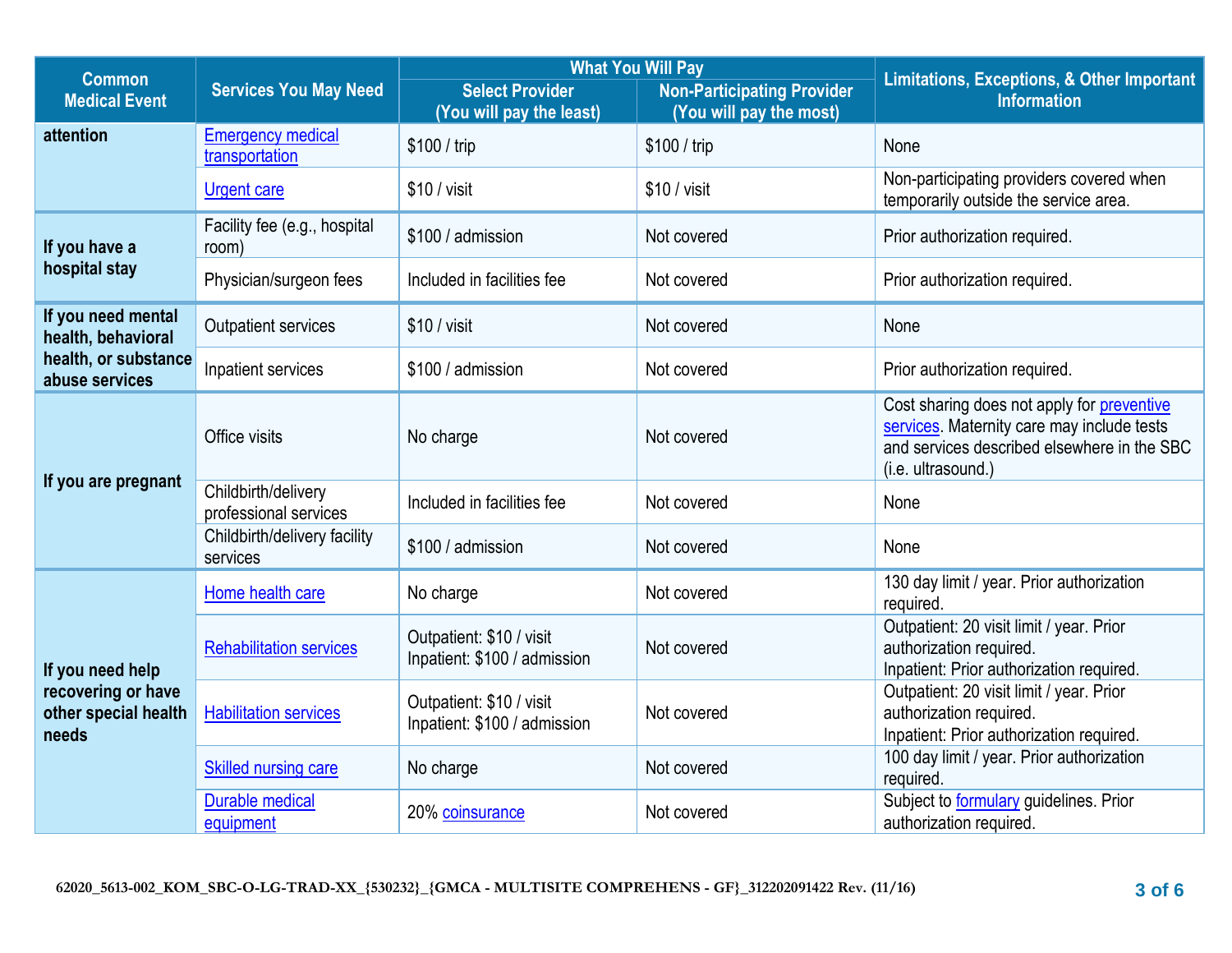| <b>Common</b>        |                              | <b>What You Will Pay</b>                           |                                                              | Limitations, Exceptions, & Other Important |
|----------------------|------------------------------|----------------------------------------------------|--------------------------------------------------------------|--------------------------------------------|
| <b>Medical Event</b> | <b>Services You May Need</b> | <b>Select Provider</b><br>(You will pay the least) | <b>Non-Participating Provider</b><br>(You will pay the most) | <b>Information</b>                         |
|                      | <b>Hospice services</b>      | No charge                                          | Not covered                                                  | Prior authorization required.              |
| If your child needs  | Children's eye exam          | \$10 / visit for refractive exam                   | Not covered                                                  | None                                       |
| dental or eye care   | Children's glasses           | Not covered                                        | Not covered                                                  | None                                       |
|                      | Children's dental check-up   | Not covered                                        | Not covered                                                  | None                                       |

## **Excluded Services & Other Covered Services:**

| Services Your Plan Generally Does NOT Cover (Check your policy or plan document for more information and a list of any other excluded services.) |                                                                                                                                       |                                                   |  |
|--------------------------------------------------------------------------------------------------------------------------------------------------|---------------------------------------------------------------------------------------------------------------------------------------|---------------------------------------------------|--|
| Children's glasses<br>Cosmetic surgery<br>Dental care (Adult & Child)                                                                            | Long-term care<br>$\bullet$<br>Non-emergency care when traveling outside<br>$\bullet$<br>the U.S<br>Private-duty nursing<br>$\bullet$ | Routine foot care<br>Weight loss programs         |  |
| Other Covered Services (Limitations may apply to these services. This isn't a complete list. Please see your plan document.)                     |                                                                                                                                       |                                                   |  |
| Acupuncture (physician referred)<br>Bariatric surgery                                                                                            | Chiropractic care (physician referred)<br>$\bullet$<br>Hearing aids (under age 18 - 1 aid / ear, every<br>$\bullet$<br>36 months)     | Infertility treatment<br>Routine eye care (Adult) |  |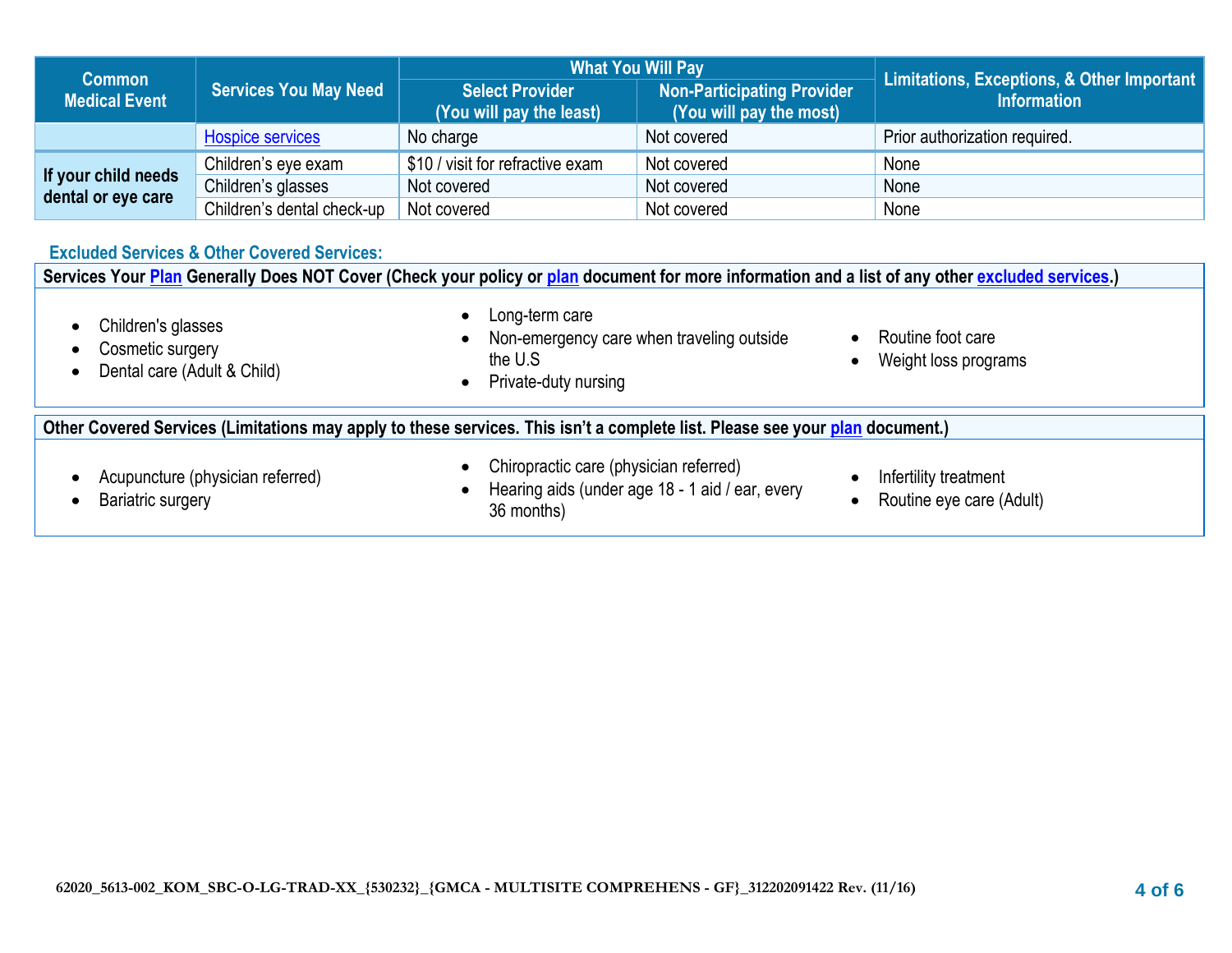Your Rights to Continue Coverage: There are agencies that can help if you want to continue your coverage after it ends. The contact information for those agencies is shown in the chart below. Other coverage options may be available to you too, including buying individual insurance coverage through the Health Insurance [Marketplace.](https://www.healthcare.gov/sbc-glossary/#marketplace) For more information about the [Marketplace,](https://www.healthcare.gov/sbc-glossary/#marketplace) visit [www.HealthCare.gov](http://www.healthcare.gov/) or call 1-800-318-2596.

Your Grievance and Appeals Rights: There are agencies that can help if you have a complaint against your [plan](https://www.healthcare.gov/sbc-glossary/#plan) for a denial of a [claim.](https://www.healthcare.gov/sbc-glossary/#claim) This complaint is called a [grievance](https://www.healthcare.gov/sbc-glossary/#grievance) or [appeal.](https://www.healthcare.gov/sbc-glossary/#appeal) For more information about your rights, look at the explanation of benefits you will receive for that medical [claim.](https://www.healthcare.gov/sbc-glossary/#claim) Your [plan](https://www.healthcare.gov/sbc-glossary/#plan) documents also provide complete information to submit a [claim,](https://www.healthcare.gov/sbc-glossary/#claim) [appeal,](https://www.healthcare.gov/sbc-glossary/#appeal) or a [grievance](https://www.healthcare.gov/sbc-glossary/#grievance) for any reason to your [plan.](https://www.healthcare.gov/sbc-glossary/#plan) For more information about your rights, this notice, or assistance, contact the agencies in the chart below.

## **Contact Information for Your Rights to Continue Coverage & Your Grievance and Appeals Rights:**

| Kaiser Permanente Member Services                                                            | 1-800-813-2000 (TTY: 711) or www.kp.org/memberservices |
|----------------------------------------------------------------------------------------------|--------------------------------------------------------|
| Department of Labor's Employee Benefits Security Administration                              | 1-866-444-EBSA (3272) or www.dol.gov/ebsa/healthreform |
| Department of Health & Human Services, Center for Consumer Information & Insurance Oversight | 1-877-267-2323 x61565 or www.ccijo.cms.gov             |
| Oregon Department of Insurance                                                               | 1-888-877-4894 or www.dfr.oregon.gov                   |
| Washington Department of Insurance                                                           | 1-800 - 562 - 6900 or www.insurance.wa.gov             |

## **Does this [plan](https://www.healthcare.gov/sbc-glossary/#plan) provide Minimum Essential Coverage? Yes**

If you don't have [Minimum Essential Coverage](https://www.healthcare.gov/sbc-glossary/#minimum-essential-coverage) for a month, you'll have to make a payment when you file your tax return unless you qualify for an exemption from the requirement that you have health coverage for that month.

## **Does this [plan](https://www.healthcare.gov/sbc-glossary/#plan) meet the Minimum Value Standards? Yes**

If your [plan](https://www.healthcare.gov/sbc-glossary/#plan) doesn't meet the [Minimum Value Standards,](https://www.healthcare.gov/sbc-glossary/#minimum-value-standard) you may be eligible for a [premium tax credit](https://www.healthcare.gov/sbc-glossary/#premium-tax-credits) to help you pay for a plan through the [Marketplace.](https://www.healthcare.gov/sbc-glossary/#marketplace)

## **Language Access Services:**

[Spanish (Español): Para obtener asistencia en Español, llame al 1-800-813-2000 (TTY: 711). [Tagalog (Tagalog): Kung kailangan ninyo ang tulong sa Tagalog tumawag sa 1-800-813-2000 (TTY: 711). [Chinese (中文): 如果需要中文的帮助,请拨打这个号码 1-800-813-2000 (TTY: 711). [Navajo (Dine): Dinek'ehgo shika at'ohwol ninisingo, kwiijigo holne' 1-800-813-2000 (TTY: 711).

––––––––––––––––––––––*To see examples of how this [plan](https://www.healthcare.gov/sbc-glossary/#plan) might cover costs for a sample medical situation, see the next section.–––––––––––*–––––––––––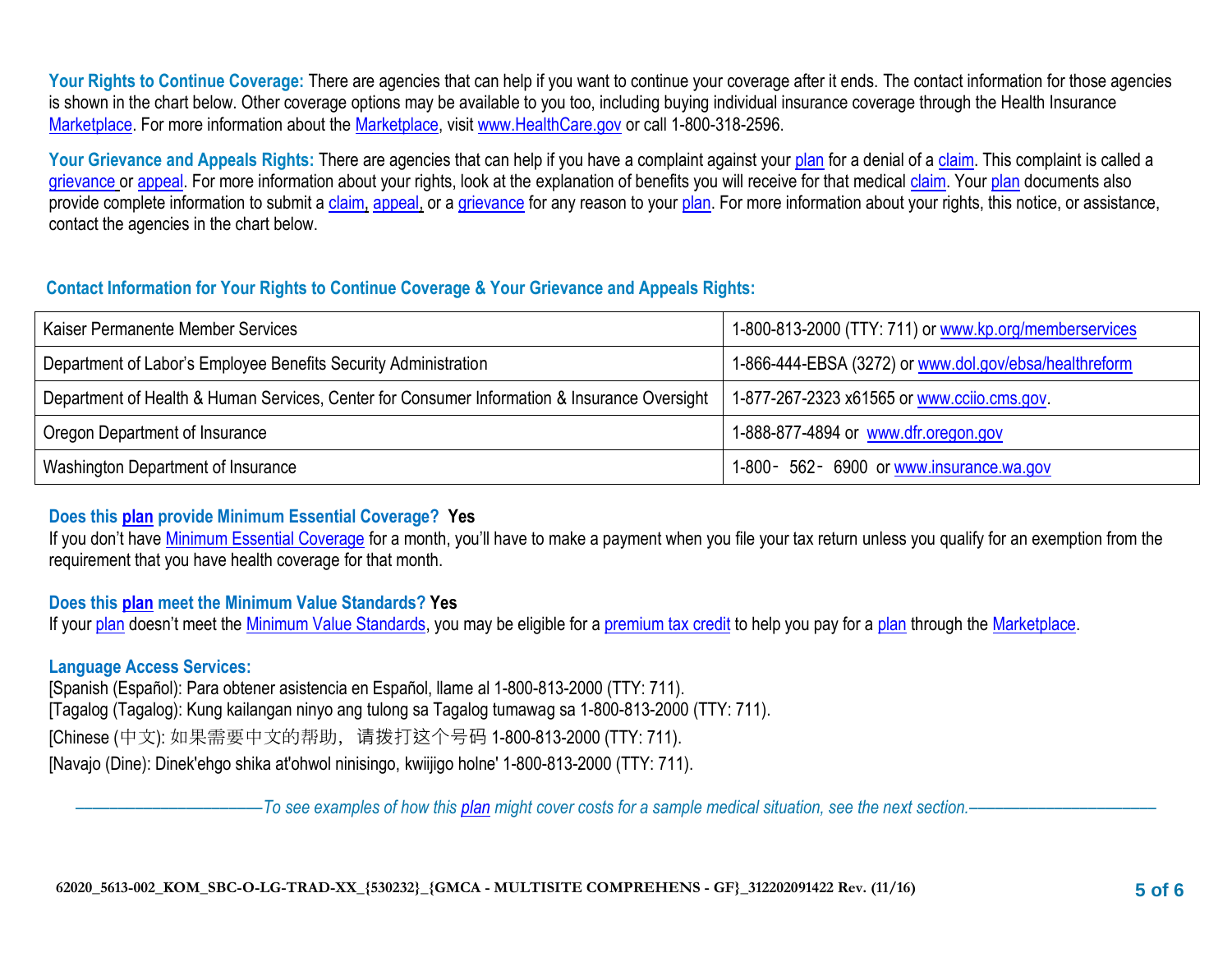#### **About these Coverage Examples:**



**This is not a cost estimator.** Treatments shown are just examples of how this [plan](https://www.healthcare.gov/sbc-glossary/#plan) might cover medical care. Your actual costs will be different depending on the actual care you receive, the prices your [providers](https://www.healthcare.gov/sbc-glossary/#provider) charge, and many other factors. Focus on the [cost sharing](https://www.healthcare.gov/sbc-glossary/#cost-sharing) amounts [\(deductibles,](https://www.healthcare.gov/sbc-glossary/#deductible) [copayments](https://www.healthcare.gov/sbc-glossary/#copayment) and [coinsurance\)](https://www.healthcare.gov/sbc-glossary/#coinsurance) and [excluded services](https://www.healthcare.gov/sbc-glossary/#excluded-services) under the [plan.](https://www.healthcare.gov/sbc-glossary/#plan) Use this information to compare the portion of costs you might pay under different health [plans.](https://www.healthcare.gov/sbc-glossary/#plan) Please note these coverage examples are based on self-only coverage.

| <b>Peg is Having a Baby</b><br>(9 months of in-network pre-natal care and a<br>hospital delivery) |       |
|---------------------------------------------------------------------------------------------------|-------|
| ■ The plan's overall deductible                                                                   | \$0   |
| Specialist copayment                                                                              | \$10  |
| Hospital (facility) copayment                                                                     | \$100 |
| Other (blood work) copayment                                                                      | \$0   |

## **This EXAMPLE event includes services like:**

[Specialist](https://www.healthcare.gov/sbc-glossary/#specialist) office visits (*prenatal care)* Childbirth/Delivery Professional Services Childbirth/Delivery Facility Services Diagnostic tests (*ultrasounds and blood work)* [Specialist](https://www.healthcare.gov/sbc-glossary/#specialist) visit *(anesthesia)* 

| <b>Total Example Cost</b> | \$12,800 |
|---------------------------|----------|
|                           |          |

## **In this example, Peg would pay:**

| <b>Cost Sharing</b>        |       |  |
|----------------------------|-------|--|
| <b>Deductibles</b>         | \$0   |  |
| Copayments                 | \$300 |  |
| Coinsurance                | \$0   |  |
| What isn't covered         |       |  |
| Limits or exclusions       | \$60  |  |
| The total Peg would pay is | \$360 |  |

| <b>Managing Joe's type 2 Diabetes</b><br>(a year of routine in-network care of a well-<br>controlled condition) |             |
|-----------------------------------------------------------------------------------------------------------------|-------------|
| ■ The plan's overall deductible<br>Specialist copayment                                                         | \$0<br>\$10 |
| Hospital (facility) copayment                                                                                   | \$100       |
| Other (blood work) copayment                                                                                    | \$0         |

#### **This EXAMPLE event includes services like:**

Primary care physician office visits (*including disease education)* Diagnostic tests *(blood work)* Prescription drugs Durable medical equipment *(glucose meter)* 

# **Total Example Cost \$7,400**

## **In this example, Joe would pay:**

| <b>Cost Sharing</b>        |       |  |
|----------------------------|-------|--|
| <b>Deductibles</b>         | \$0   |  |
| Copayments                 | \$900 |  |
| Coinsurance                | \$30  |  |
| What isn't covered         |       |  |
| Limits or exclusions       | \$60  |  |
| The total Joe would pay is | \$990 |  |

## **Mia's Simple Fracture** (in-network emergency room visit and follow up care)

| ■ The plan's overall deductible                       | SO.   |
|-------------------------------------------------------|-------|
| ■ Specialist copayment                                | \$10  |
| <b>Example 1</b> Hospital (facility) <b>copayment</b> | \$100 |
| Other (x-ray) copayment                               | SO    |

## **This EXAMPLE event includes services like:**

Emergency room care *(including medical supplies)* Diagnostic test *(x-ray)* Durable medical equipment *(crutches)* Rehabilitation services *(physical therapy)*

**Total Example Cost \$1,900** 

## **In this example, Mia would pay:**

| <b>Cost Sharing</b>        |       |
|----------------------------|-------|
| <b>Deductibles</b>         | \$0   |
| Copayments                 | \$200 |
| Coinsurance                | \$40  |
| What isn't covered         |       |
| Limits or exclusions       | \$0   |
| The total Mia would pay is | \$240 |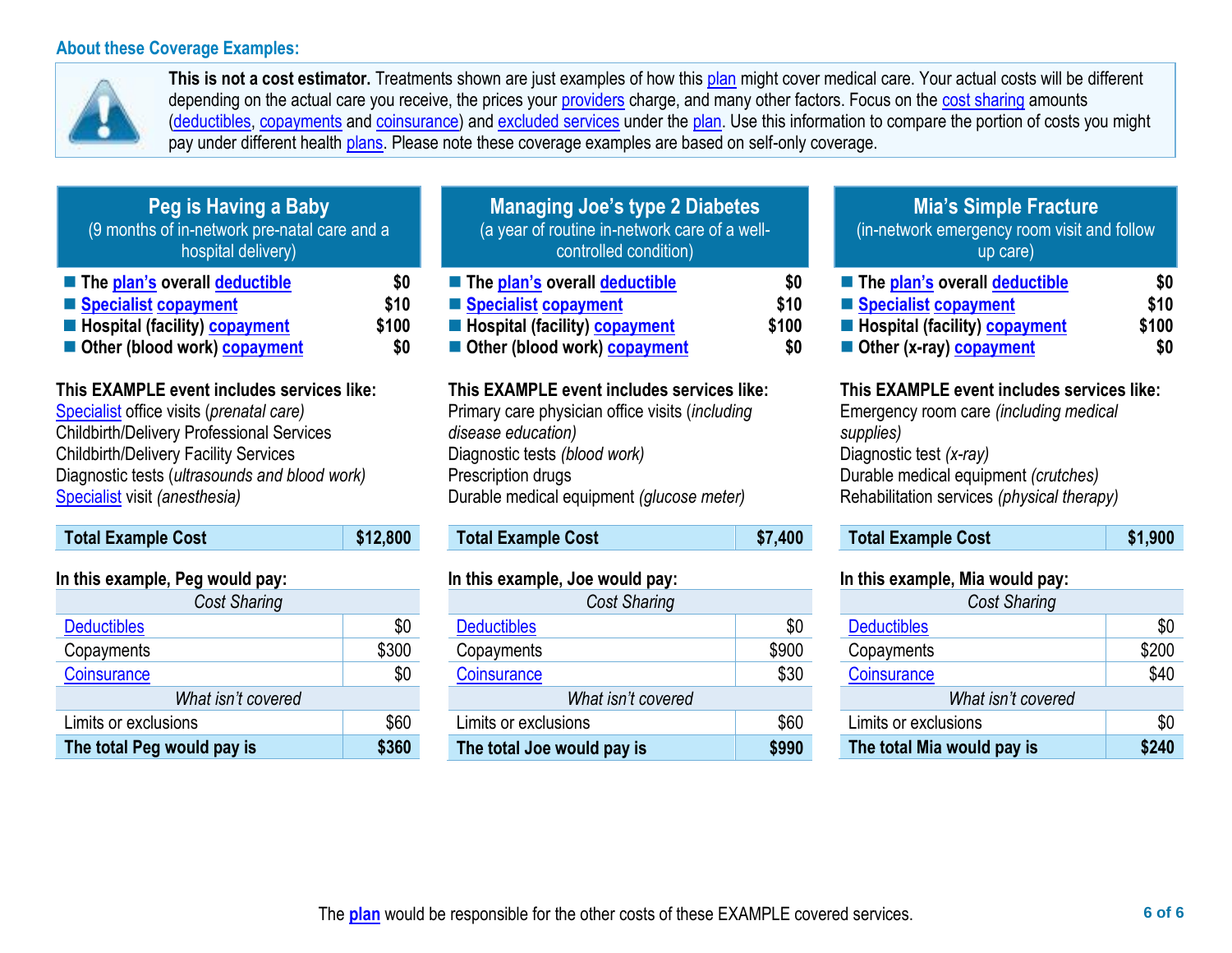# **NONDISCRIMINATION NOTICE**

Kaiser Foundation Health Plan of the Northwest (Kaiser Health Plan) complies with applicable federal civil rights laws and does not discriminate on the basis of race, color, national origin, age, disability, or sex. Kaiser Health Plan does not exclude people or treat them differently because of race, color, national origin, age, disability, or sex. We also:

- Provide no cost aids and services to people with disabilities to communicate effectively with us, such as:
	- Qualified sign language interpreters
	- Written information in other formats, such as large print, audio, and accessible electronic formats
- Provide no cost language services to people whose primary language is not English, such as:
	- Qualified interpreters
	- Information written in other languages

If you need these services, call 1-800-813-2000 (TTY: 711)

If you believe that Kaiser Health Plan has failed to provide these services or discriminated in another way on the basis of race, color, national origin, age, disability, or sex, you can file a grievance by mail or phone at: Member Relations, Attention: Kaiser Civil Rights Coordinator, 500 NE Multnomah St. Ste 100, Portland, OR 97232, telephone number: 1-800-813-2000.

You can also file a civil rights complaint with the U.S. Department of Health and Human Services, Office for Civil Rights electronically through the Office for Civil Rights Complaint Portal, available at https://ocrportal.hhs.gov/ocr/portal/lobby.jsf, or by mail or phone at: U.S. Department of Health and Human Services, 200 Independence Avenue SW., Room 509F, HHH Building, Washington, DC 20201, 1-800-368-1019, 1-800-537-7697 (TDD). Complaint forms are available at http://www.hhs.gov/ocr/office/file/index.html.

# **HELP IN YOUR LANGUAGE**

ATTENTION: If you speak English, language assistance services, free of charge, are available to you. Call 1-800-813-2000 (TTY: 711).

አማርኛ (Amharic) ማስታወሻ: የሚናገሩት ቋንቋ አማርኛ ከሆነ የትርጉም እርዳታ ድርጅቶች፣ በነጻ ሊያባዝዎት ተዘጋጀተዋል፡ ወደ ሚከተለው ቁጥር ይደውሱ 1-800-813-2000 (TTY: 711).

العربية (Arabic) ملحوظة: إذا كنت تتحدث البريبة، فإن خدمات المساعدة اللغوية تُتوافر لك بالمجان. اتصل برعَم 2000-313-1-800 .(711:TTY)

中文 (Chinese) 注意:如果您使用繁體中文,您可以免 費獲得語言援助服務。請致電 1-800-813-2000  $(TTY: 711)$